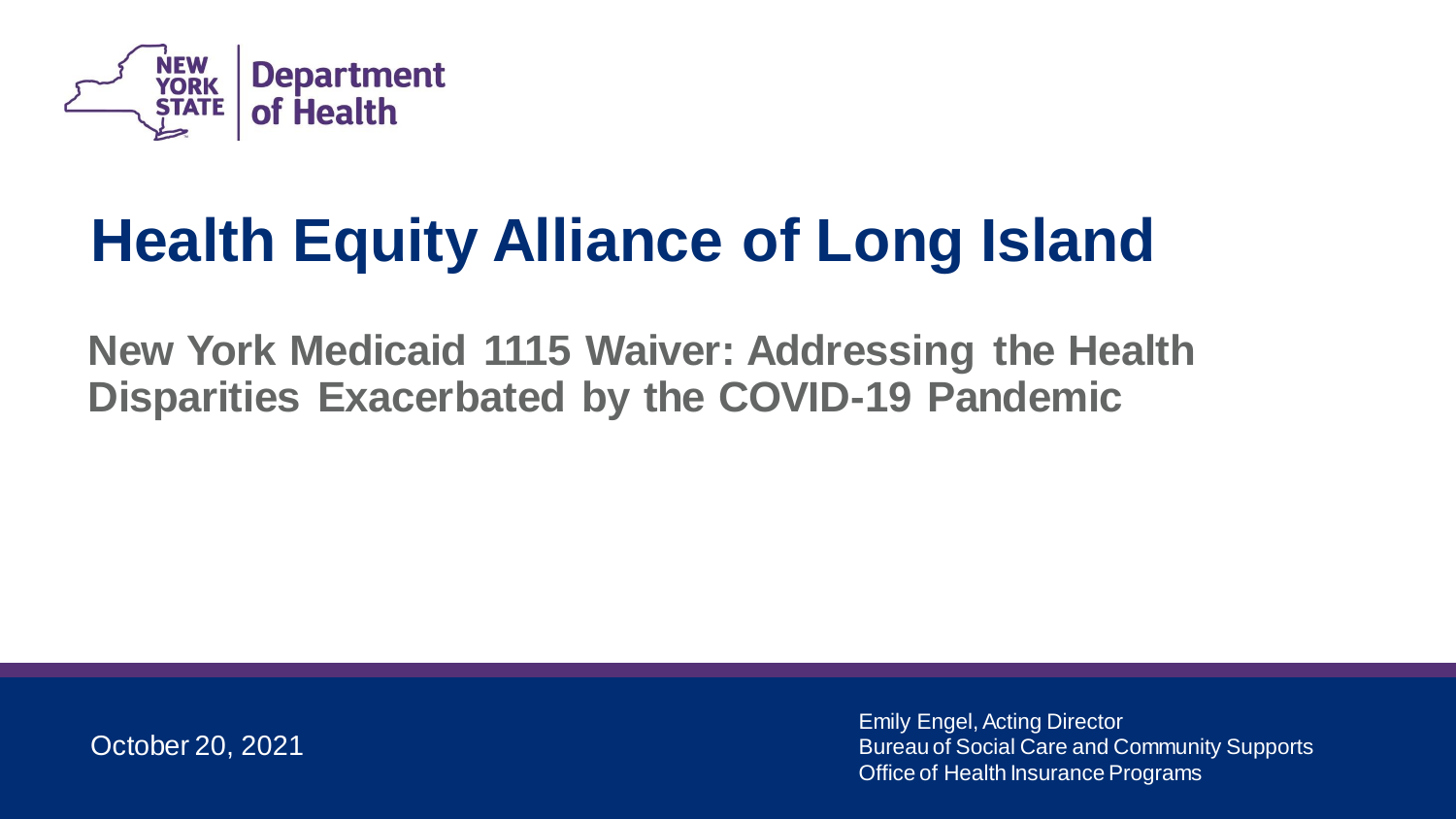#### **Agenda**

- **1. VBP Requirements and Outcomes**
- **2. 1115 Waiver Concept Paper**
	- **a. Status and Process Overview**
	- **b. Overview & Themes**

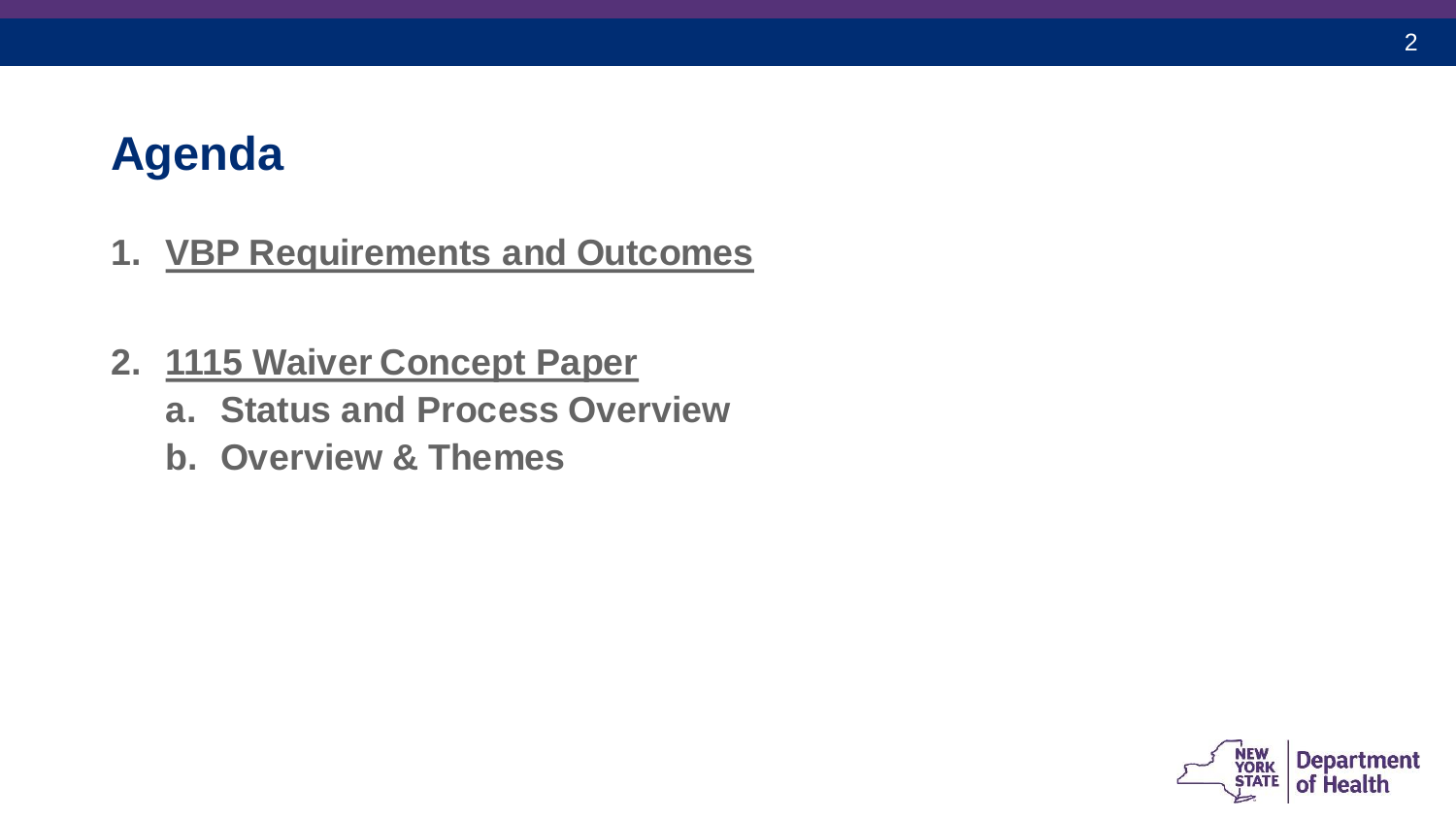### **Bureau of Social Care and Community Supports**

#### **Purpose**

Transform the New York State Healthcare delivery system by integrating health and human services. Addressing the Social Determinants of Health to improve the quality of care and health outcomes for NYS most vulnerable populations.

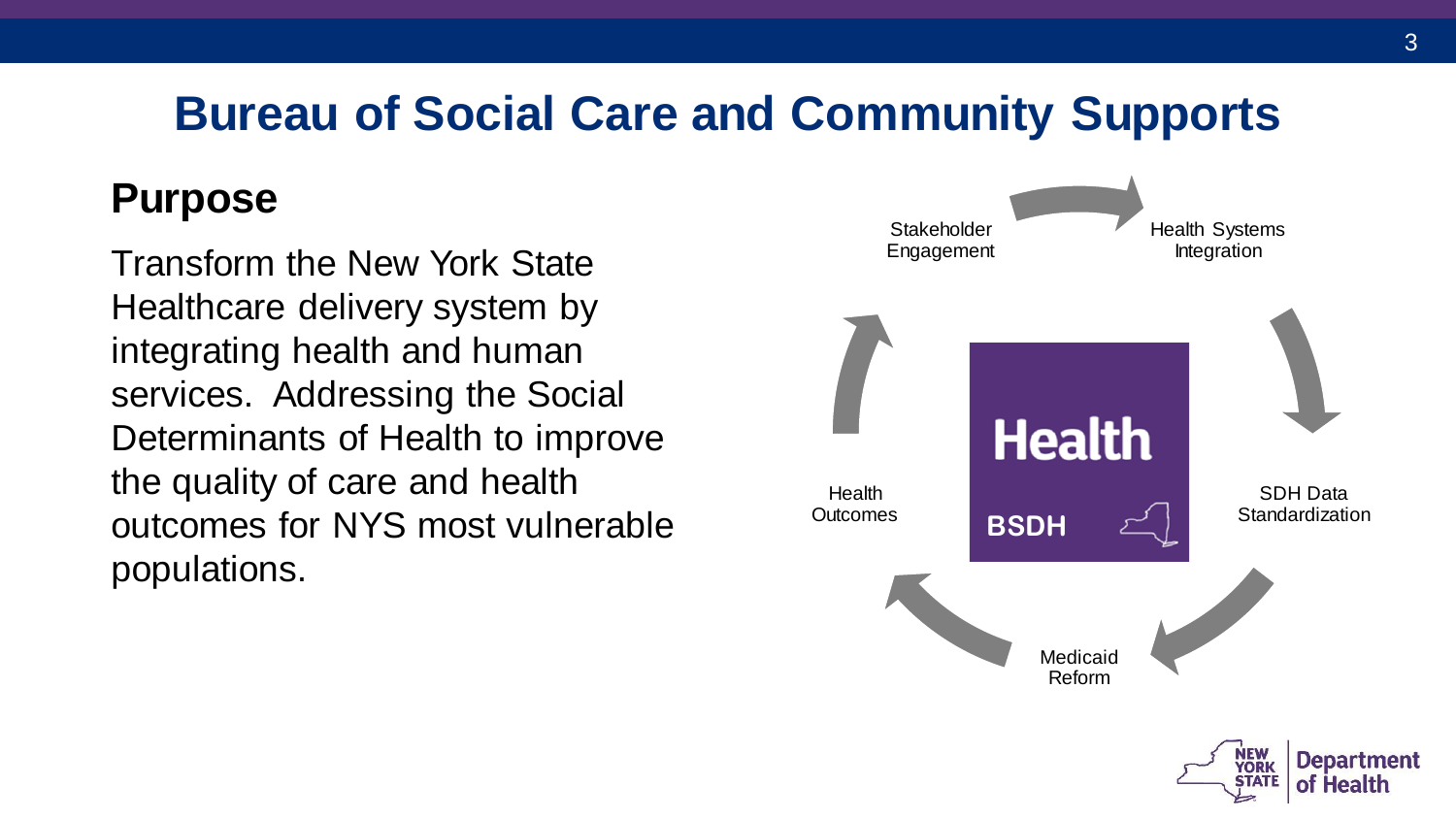### **Value-Based Payment Arrangements**

DOH has a total of **191** SDH interventions and CBO contracts:

- o Mainstream Managed Care 131 contracts
- Managed Long Term Care 49 contracts
- Programs of All-Inclusive Care for the Elderly -11 contracts

A list of approved interventions are posted on the SDH CBO website: [www.health.ny.gov/mrt/sdh](http://www.health.ny.gov/mrt/sdh)

Current approved interventions:

- Food security 47
- Housing 24
- Transportation 4
- Children  $-5$
- Social isolation 10
- Primary care engagement 14
- Self-management of chronic conditions – 32
- Health literacy and education 25

*Note: some interventions address multiple factors and are counted more than once in the above.*

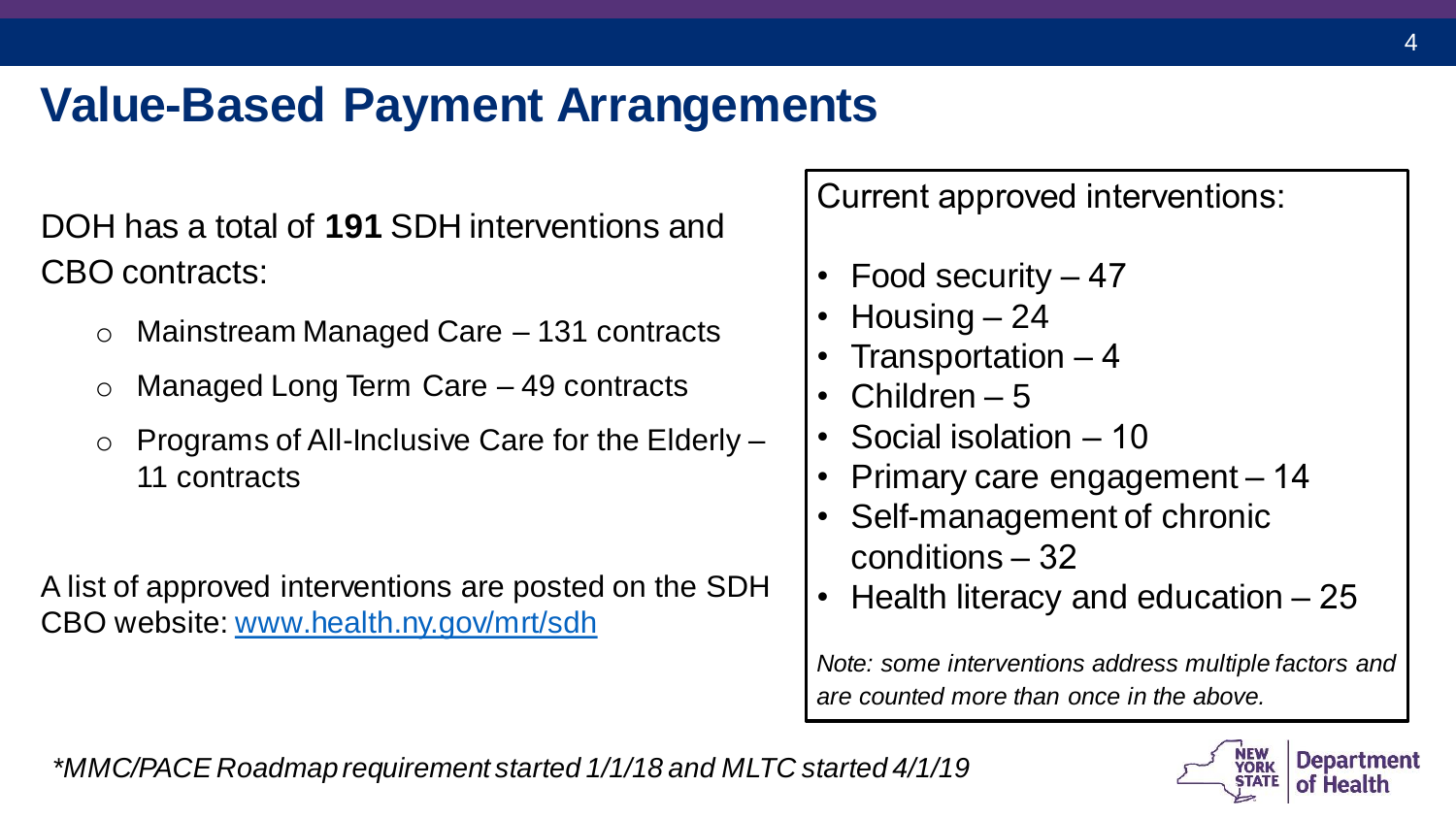# **VBP- Long Island**

Total of 29 SDH contracts on Long Island:

- 1. Engagement and asthma self-management for pediatric asthma patients
- 2. Medically Tailored Meals
- 3. Providing psychoeducation for individuals and families dealing with substance use disorder

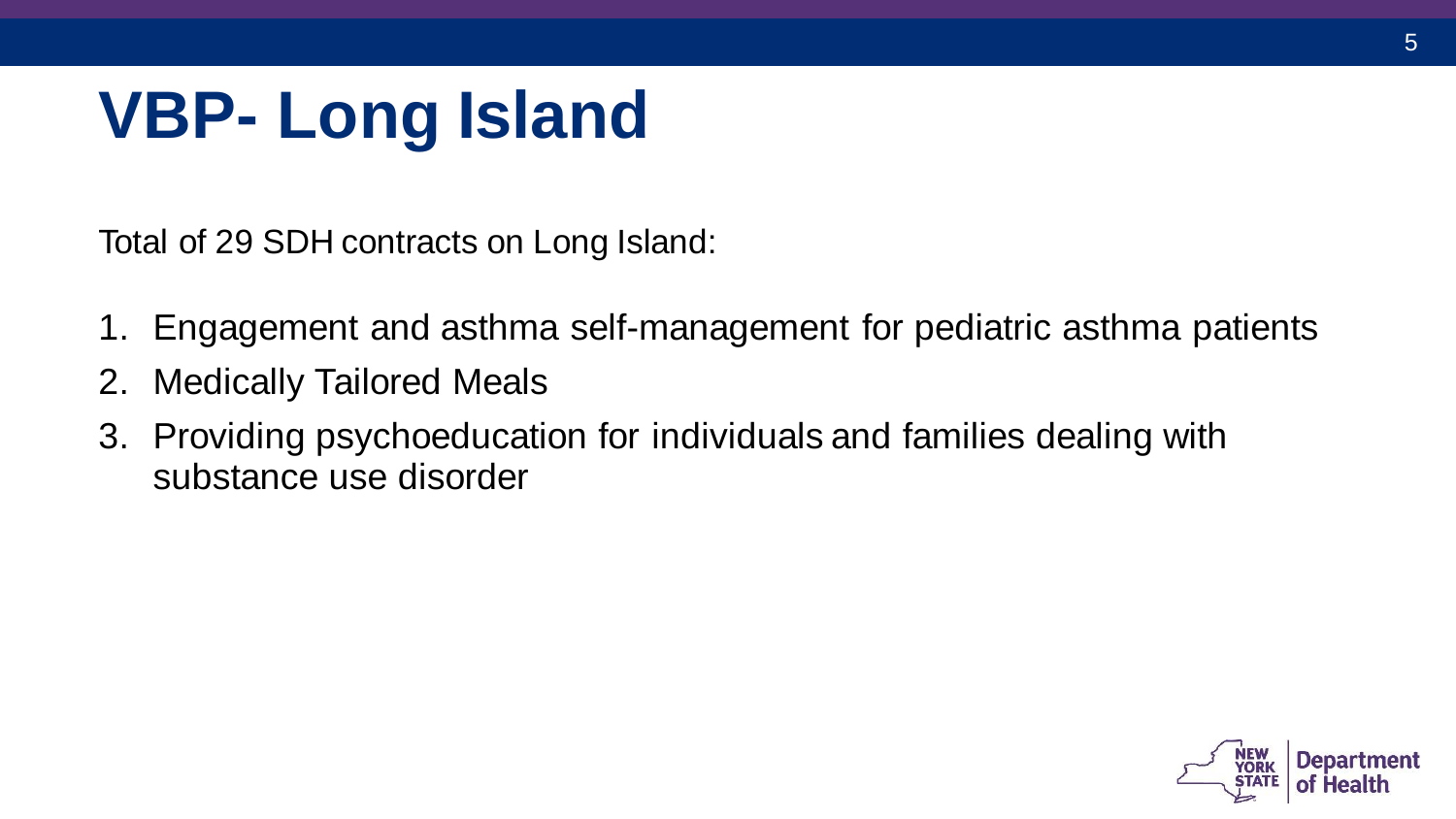### **Lessons Learned**

- Screening and standardized data is essential
- Social needs are multi-layer and need multiple community partners to address needs
- Geography matters
- CBO led interventions and funding

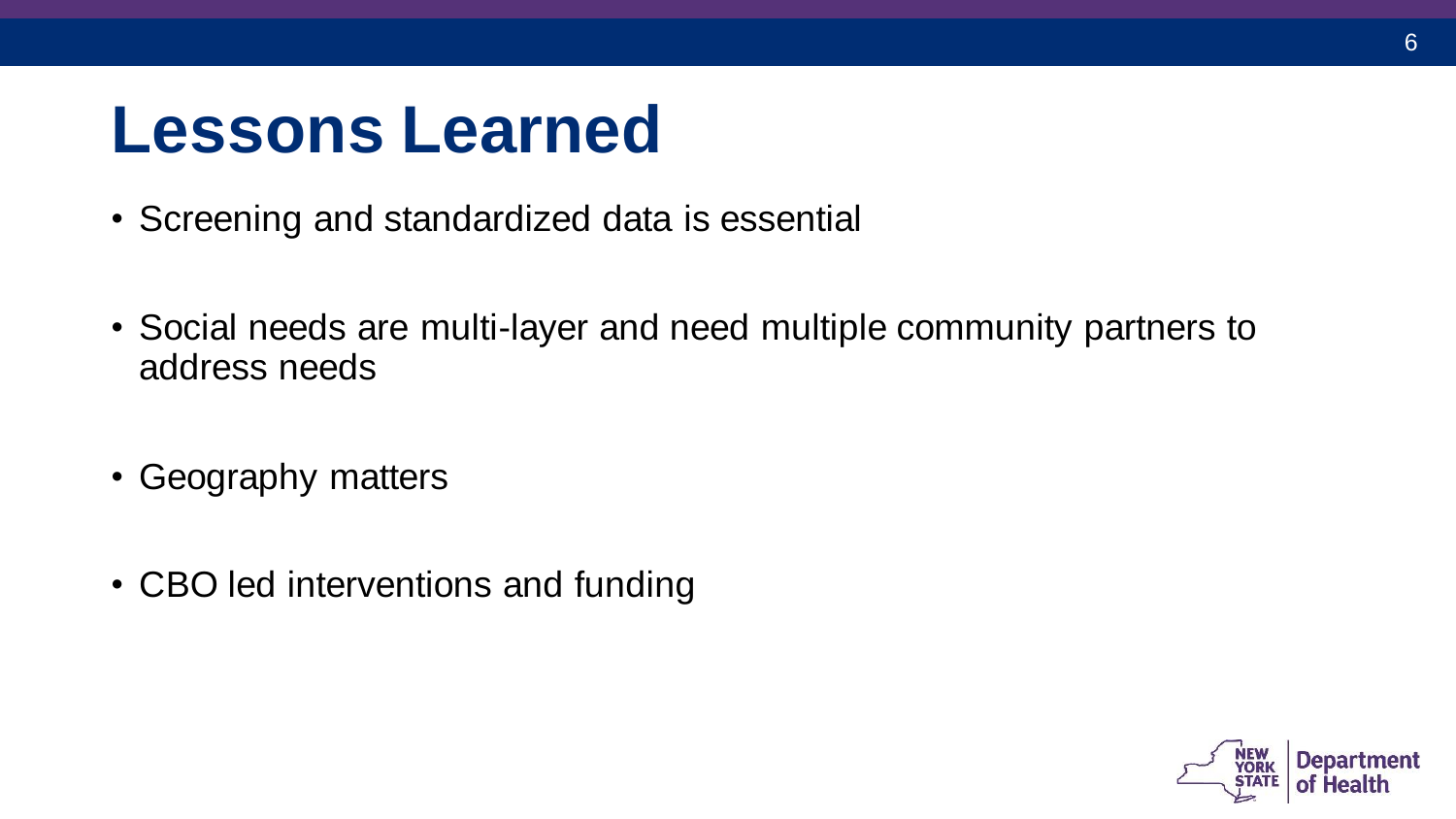### **MRT II: Social Determinant of Health Pilots**

**The SFY 2020-21 budget included the authority to create three SDH pilots to improve health outcomes and generate Medicaid savings:**

- **Medical Respite-** is low intensity care that includes **temporary room and board** that allows individuals the opportunity to recuperate in a safe environment while accessing **medical care and other supportive services**
- **Medically Tailored Meals** tailored meals delivered to individuals living with severe illness through a referral from a medical professional or healthcare plan. Meal plans are **tailored** to the medical needs of the recipient by a Registered Dietitian Nutritionist (RDN), and are designed to **improve health outcomes**, lower cost of care, and increase patient satisfaction
- **Street Medicine-** enables providers to deliver minimally invasive treatments and medical assessments at locations **outside of medical centers**, including drop-in centers, shelters, transitional housing sites, and on the streets.

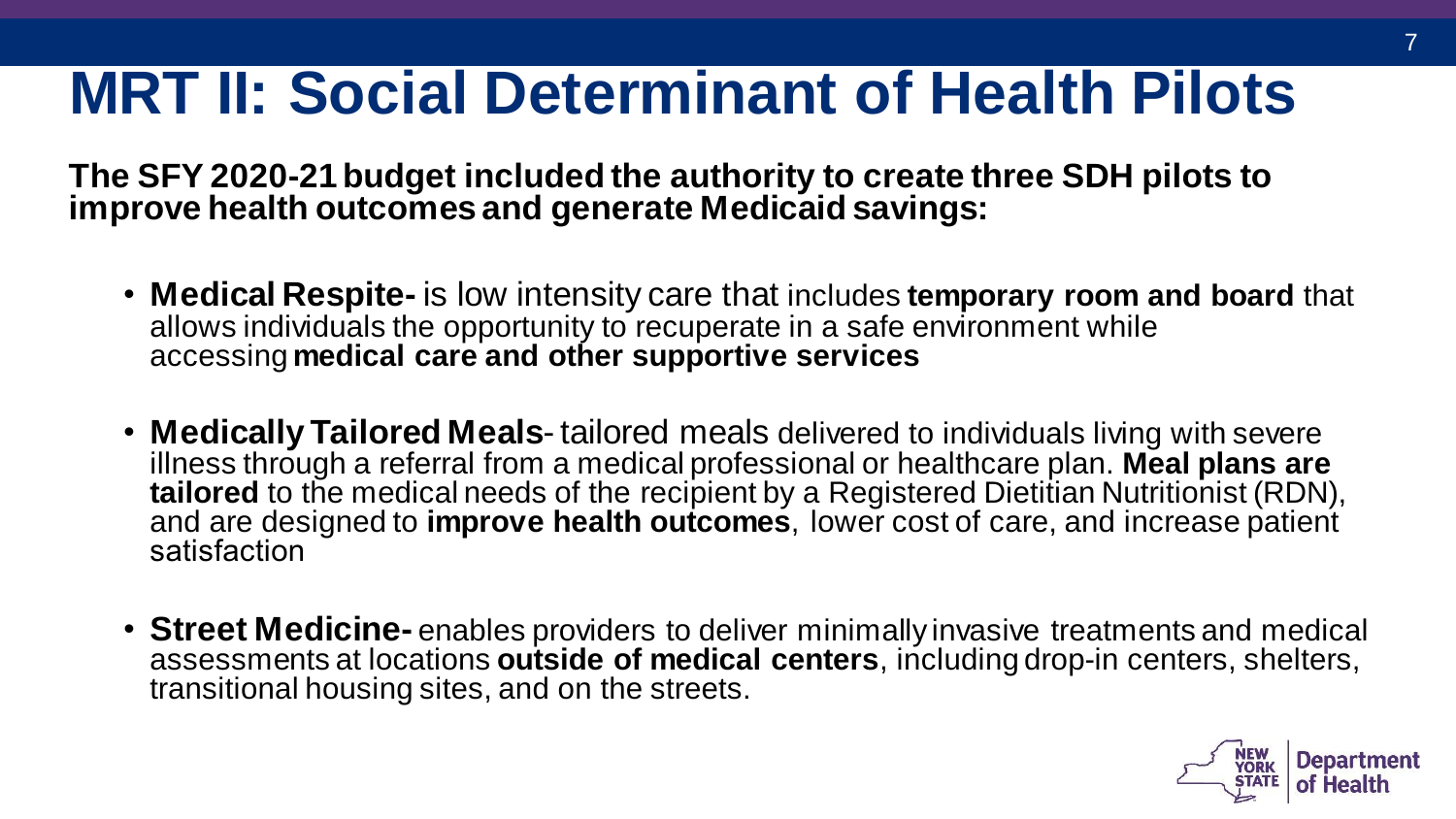# **MRT II Pilot Goals**

- Remove barriers to allow for social care interventions
- Encourage partnerships between community-based organizations, hospitals and Managed Care Organizations
- Target Medicaid members that are frequent utilizers of inpatient and the emergency department
- Evaluate health outcomes and savings



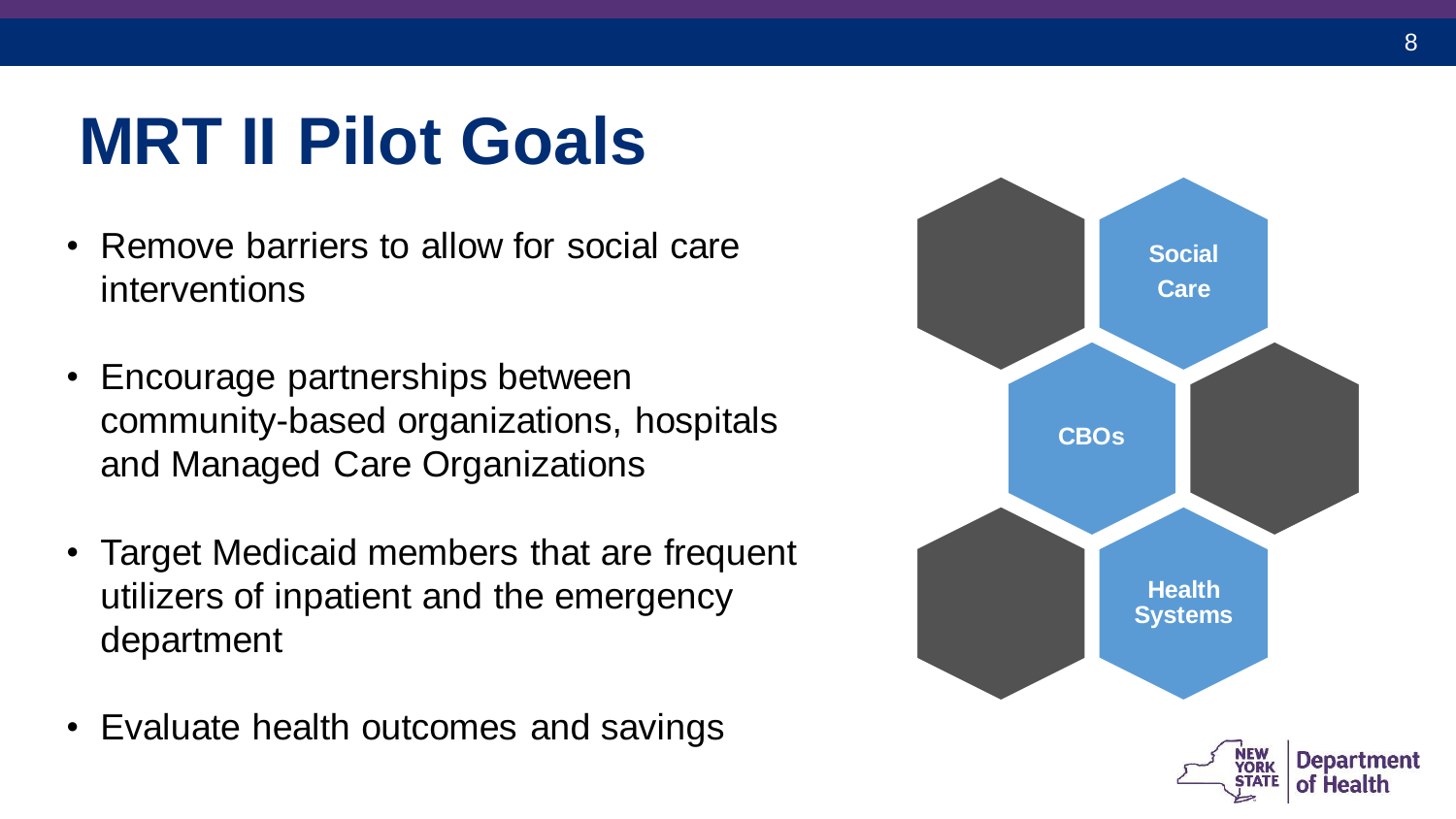#### **Medically Tailored Meals- In Lieu of Service**

MTM are delivered to individuals living with severe illness through a referral from a medical professional or healthcare plan. Meal plans are tailored to the medical needs of the recipient by a Registered Dietitian Nutritionist (RDN), and are designed to improve health outcomes, lower cost of care, and increase patient satisfaction. Medically Tailored Meals will substitute for one of the following:

- 1. Personal Care Aide (PCA) service PCA hours allotted for meal preparation and food shopping may be substituted for delivery of Medically Tailored Meals (MTM). Members who opt in to receive MTM in lieu of meal preparation and food shopping hours will incur a reduction in the number of PCA hours they receive.
- 2. Hospital Inpatient stays and/or Emergency Department visits high service utilizers with hospital inpatient stays and emergency department visits related to cancer, diabetes, heart failure, and/or HIV/AIDS. High service utilization being defined as:
	- Two or more Hospital Inpatient stays related to cancer, diabetes, heart failure, and/or HIV/AIDS within the last 12 months; **or**
	- Five or more Emergency Department visits related to cancer, diabetes, heart failure, and/or HIV/AIDS within the last 12 months; **or**
	- One Hospital Inpatient stay AND four Emergency Department visits related to cancer, diabetes, heart failure, and/or HIV/AIDS within the last 12 months.

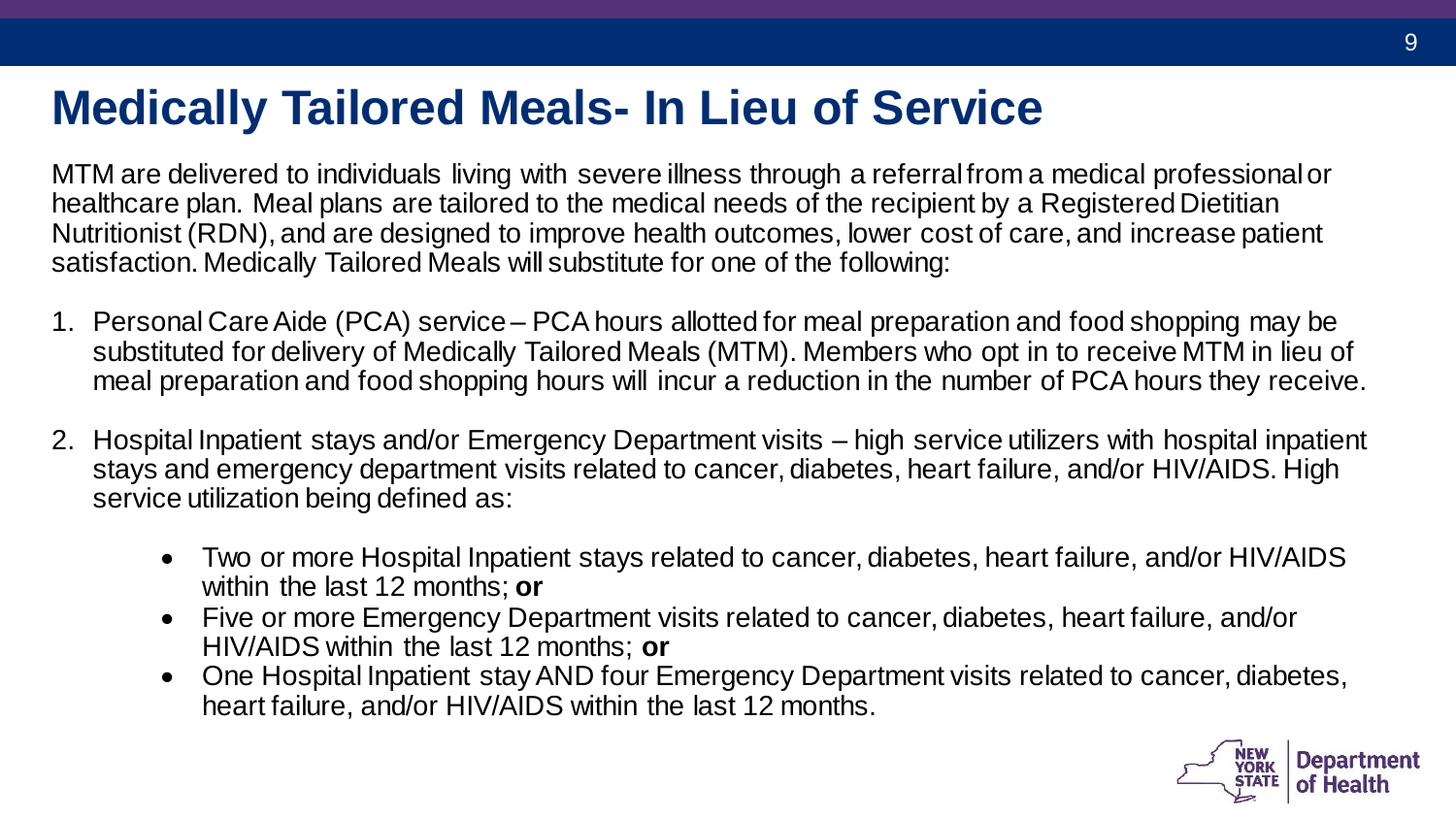# **1115 Medicaid Waiver Concept Paper**

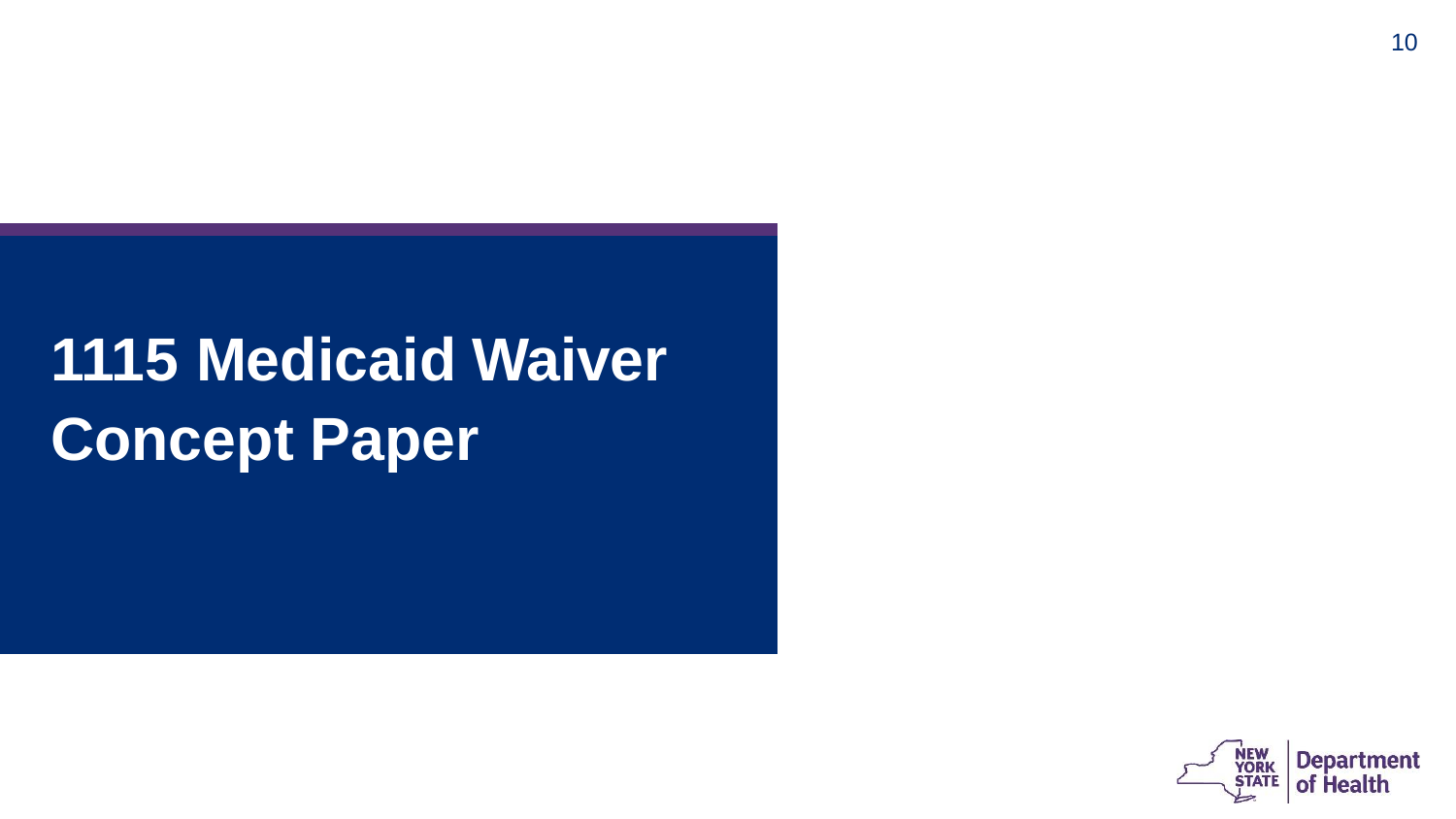### **Status and Process Overview**

Concept Paper **Submission** 

- NYS to discuss contents of concept paper with CMS and ensure policy alignment
- Concept Paper publicly posted to DOH website

Development of a Formal Waiver Amendment

- Once Concept Paper receives CMS feedback, NYS develops a "formal" waiver submission
- Formal submission must comply with CMS transparency requirements, including public notice and public comment
- 4-6 Months

CMS Review and Approval of Waiver Amendment

- Special terms and condition negotiation
- Formal CMS approval of waiver

• 1 year

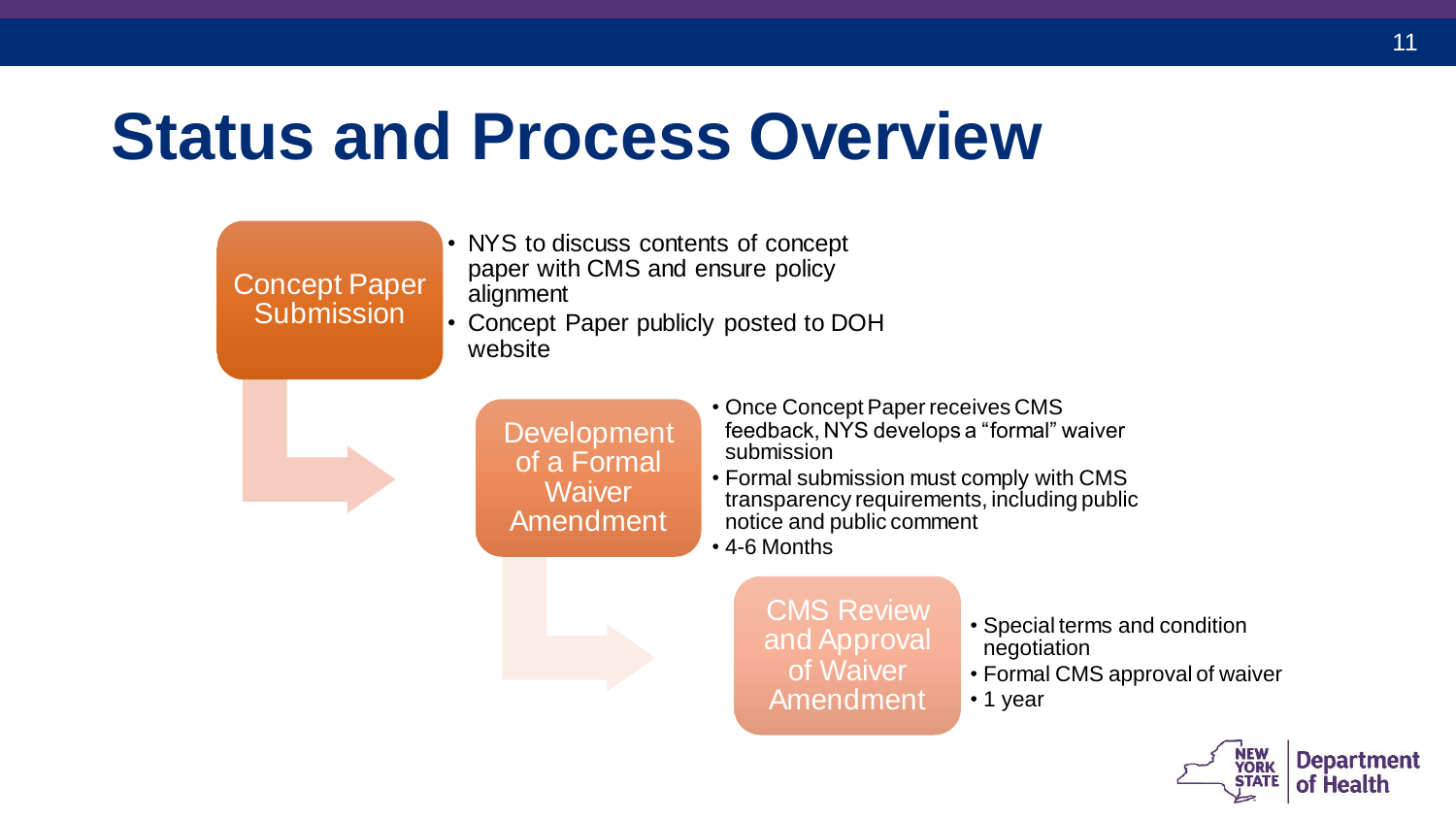# **Concept Paper: Overview & Themes**

**Concept Paper – August 2021 Submission to CMS: [https://www.health.ny.gov/health\\_care/medicaid/redesign/2021/docs/2021-](https://www.health.ny.gov/health_care/medicaid/redesign/2021/docs/2021-08_1115_waiver_concept_paper.pdf) 08\_1115\_waiver\_concept\_paper.pdf**

**Term and Amount:** Comprehensive waiver amendment that would authorize new federal funding over a multi-year period.

- The waiver should be appropriately ambitious in size and duration.
- Reflects size and scale of the pandemic in revealing gaps in our delivery system.
- Proposal is **\$17 billion over five years**, which will be subject to budget neutrality rebasing and availability of sources of financing.

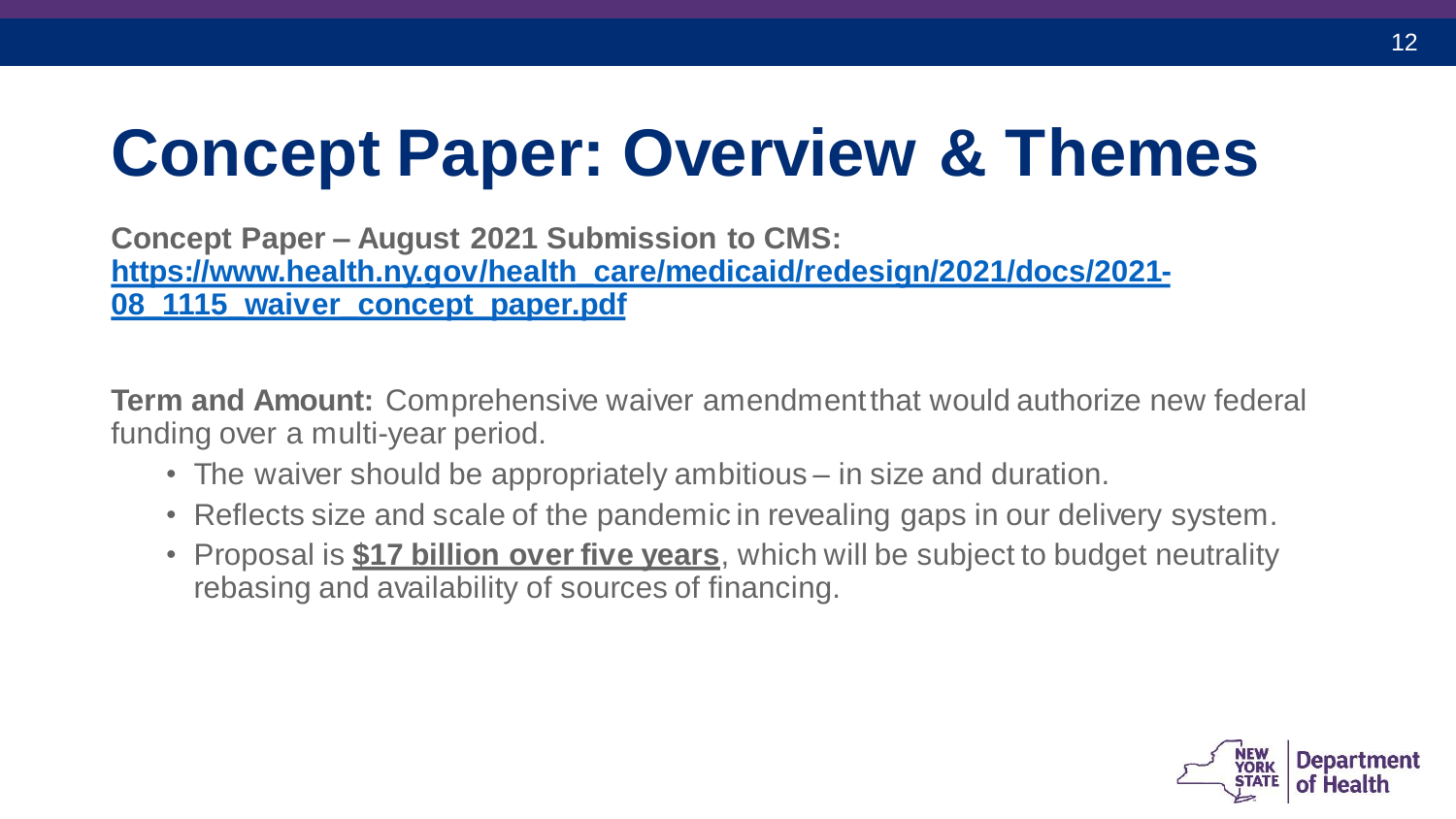### **1115 Waiver State Goals**

*#1*: Health Equity-Focused System Redesign: Build a more resilient, flexible and integrated delivery system to reduce racial disparities and promote health equity, which has five sub-components.

*#2:* Developing supportive housing and alternatives to institutions for the long-term care and behavioral health populations

*#3:* Redesign and strengthen health and behavioral health system capabilities to provide optimal responses to future pandemics and natural disasters

*#4:* Creating statewide digital health and telehealth infrastructure

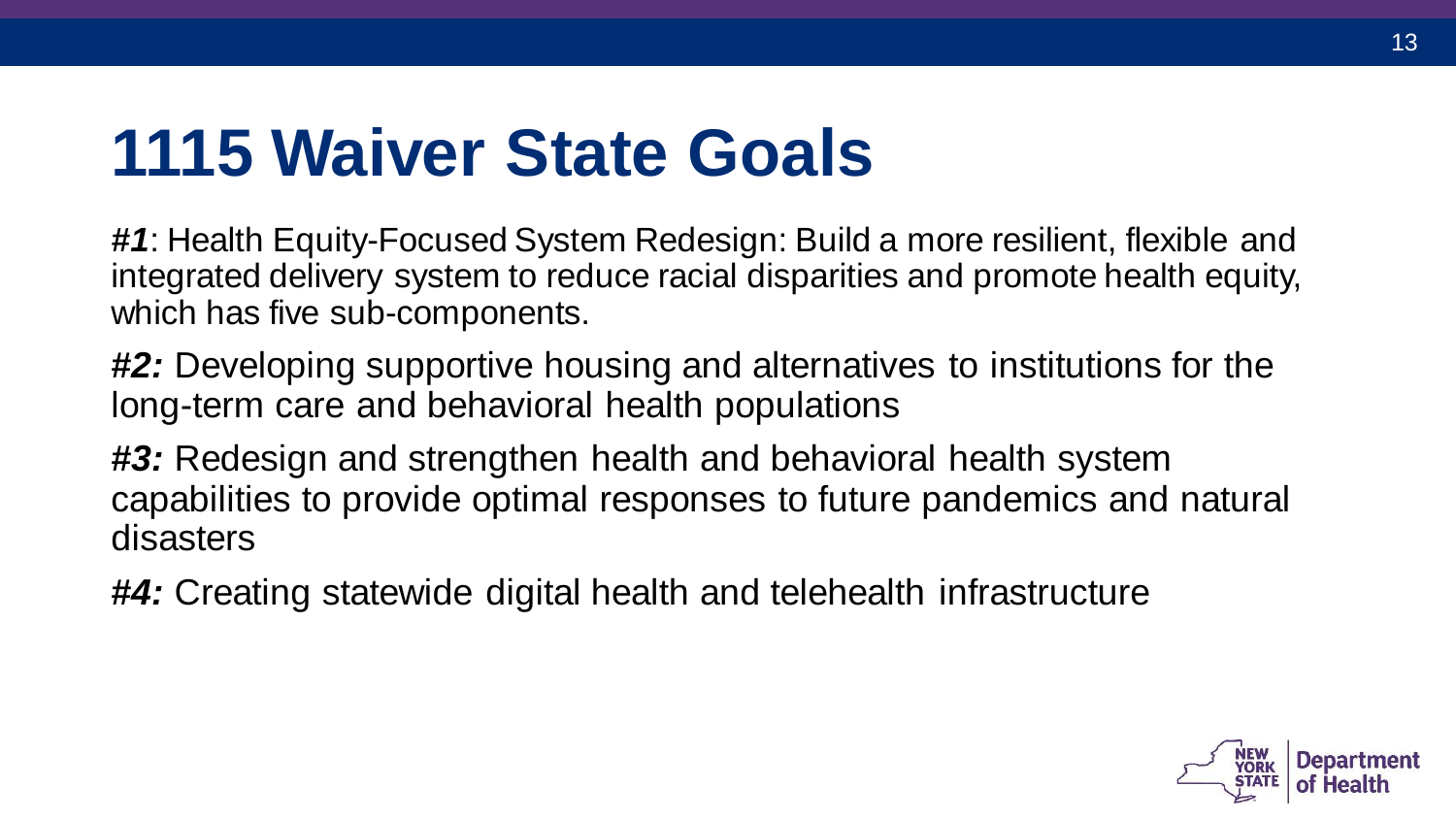*1. Establish Regional Organizations to Coordinate, Facilitate Activities*



**Department** of Health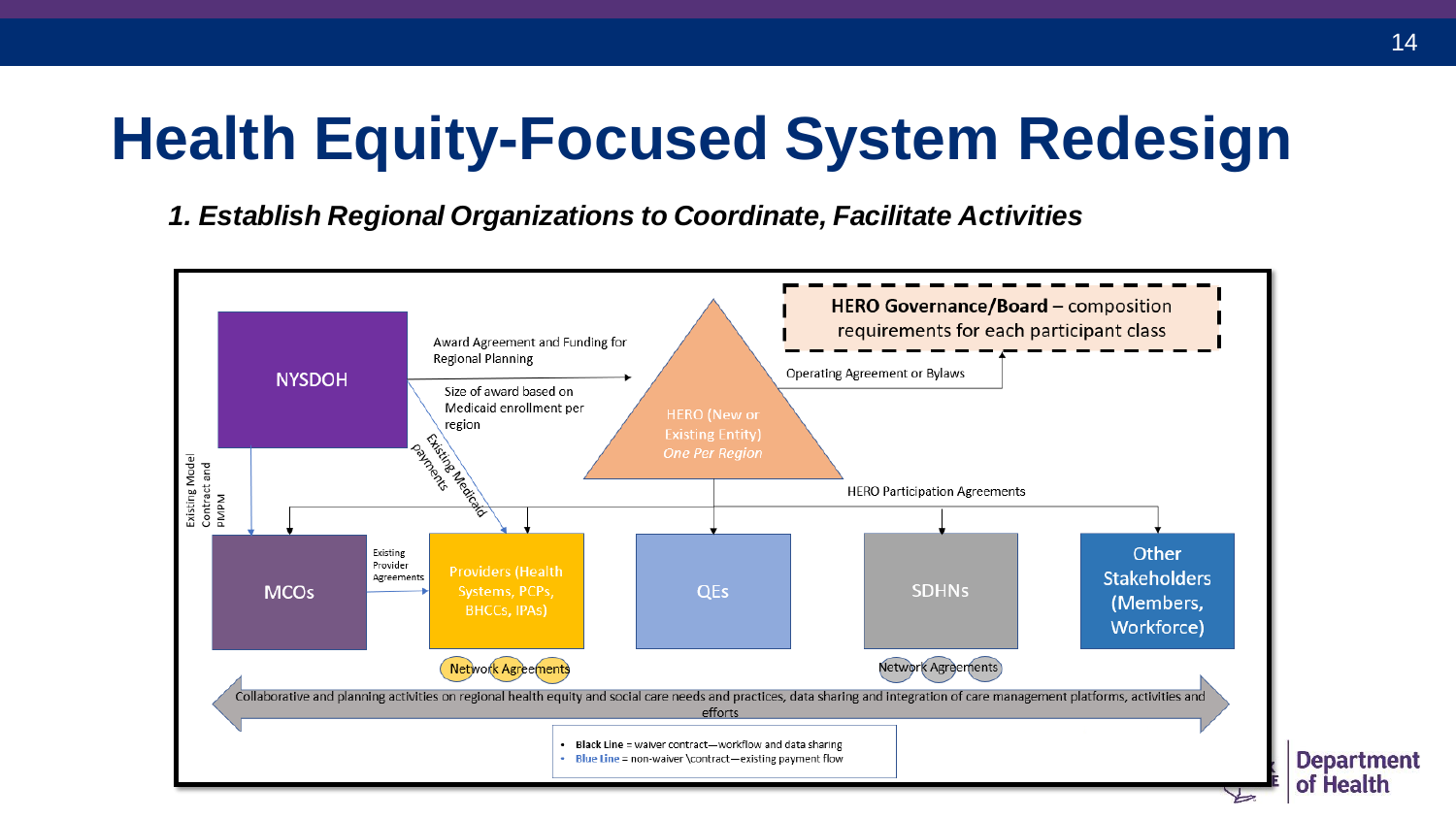*2. Fund Social Determinant of Health Networks*

**Social Determinants of Health Network Funding (DOH)** 

> **Social Determinant of Health Network (SDHN) Lead Entity (Regional IPA** or ACO entity)



**Department** of Health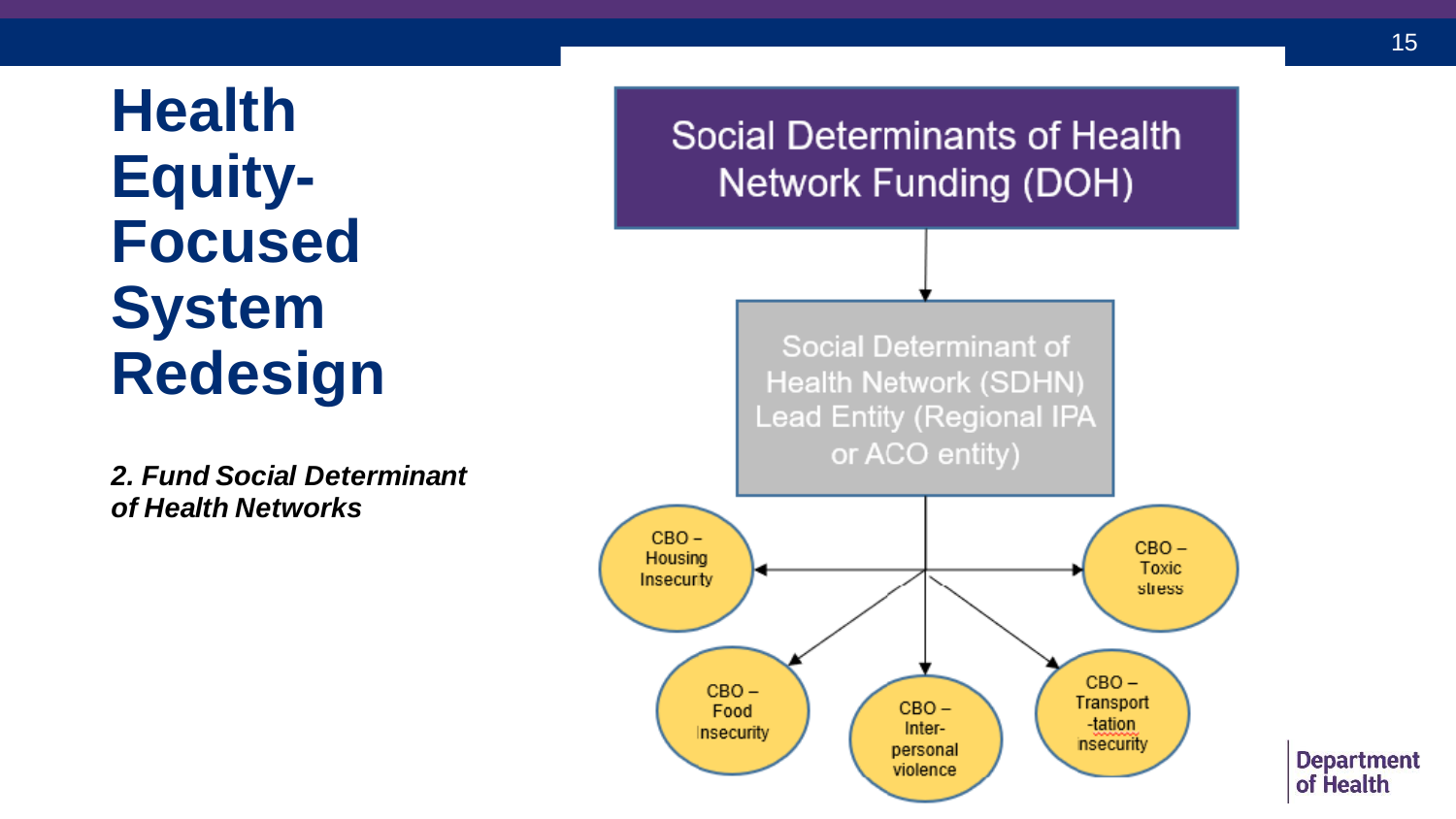**3. Advanced Value Based Payment Models**

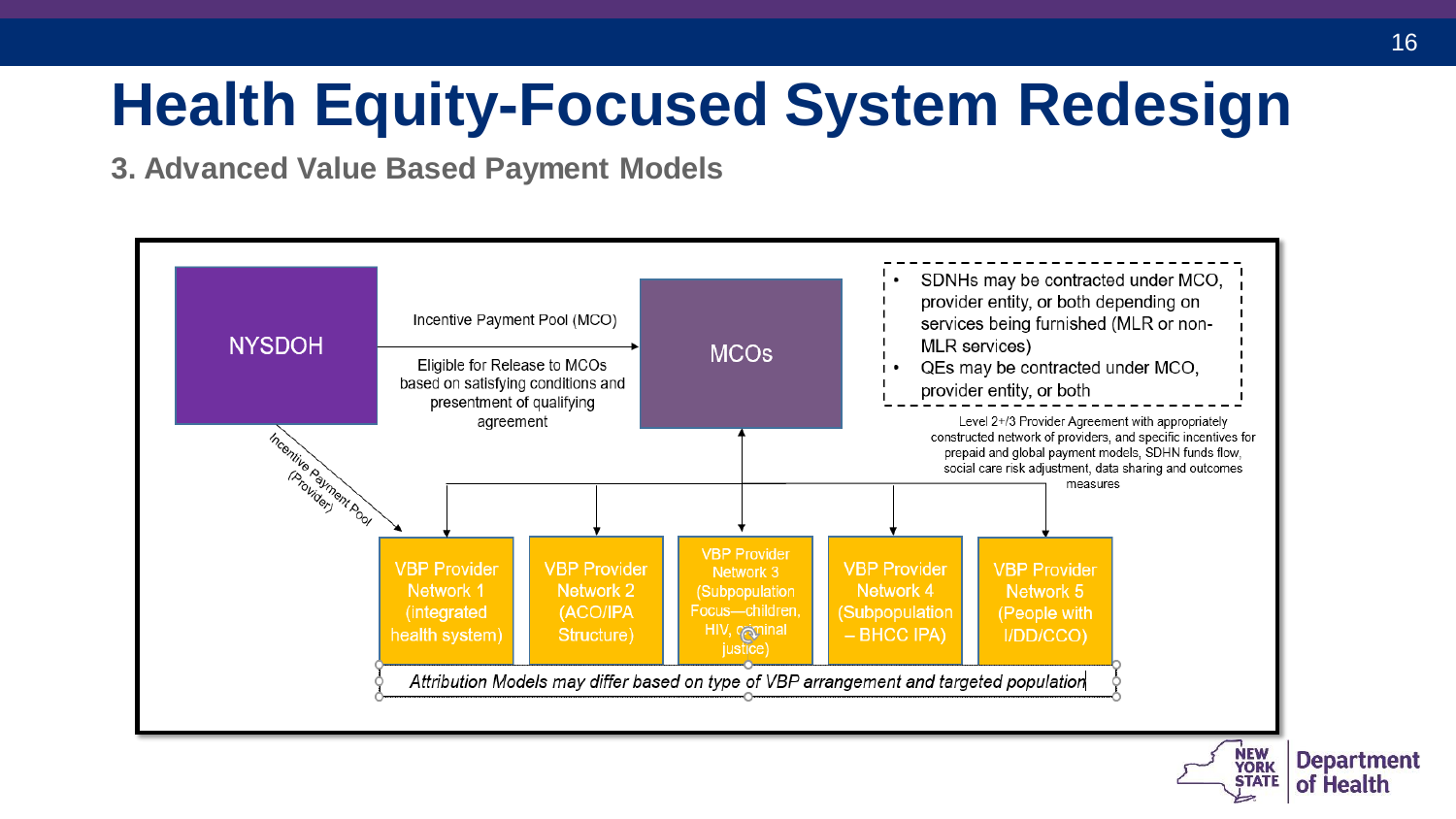**4. Build Training Capacity:** Expand the number of community health workers, care navigators and peer support workers to support regional collaboration under HEROs, SDHNs, and the move to advanced VBP models, as well as create and expand career pathways, apprenticeship programs, and cohort training programs

#### **5. Ensuring Access for Criminal Justice-Involved Populations:**

- *Description:* Reinstate Medicaid enrollment for incarcerated individuals 30 days prior to release for targeted services, including in-reach care management and discharge planning, clinical consultant services, and medication management plan development to assist with the successful transition to community life. This proposal reflects a prior 1115 waiver amendment that was rejected during the Trump Administration.
- *Eligibility:* Individuals incarcerated in county and state facilities with two or more chronic physical/behavioral health conditions, a serious mental illness, HIV or an opioid use disorder.